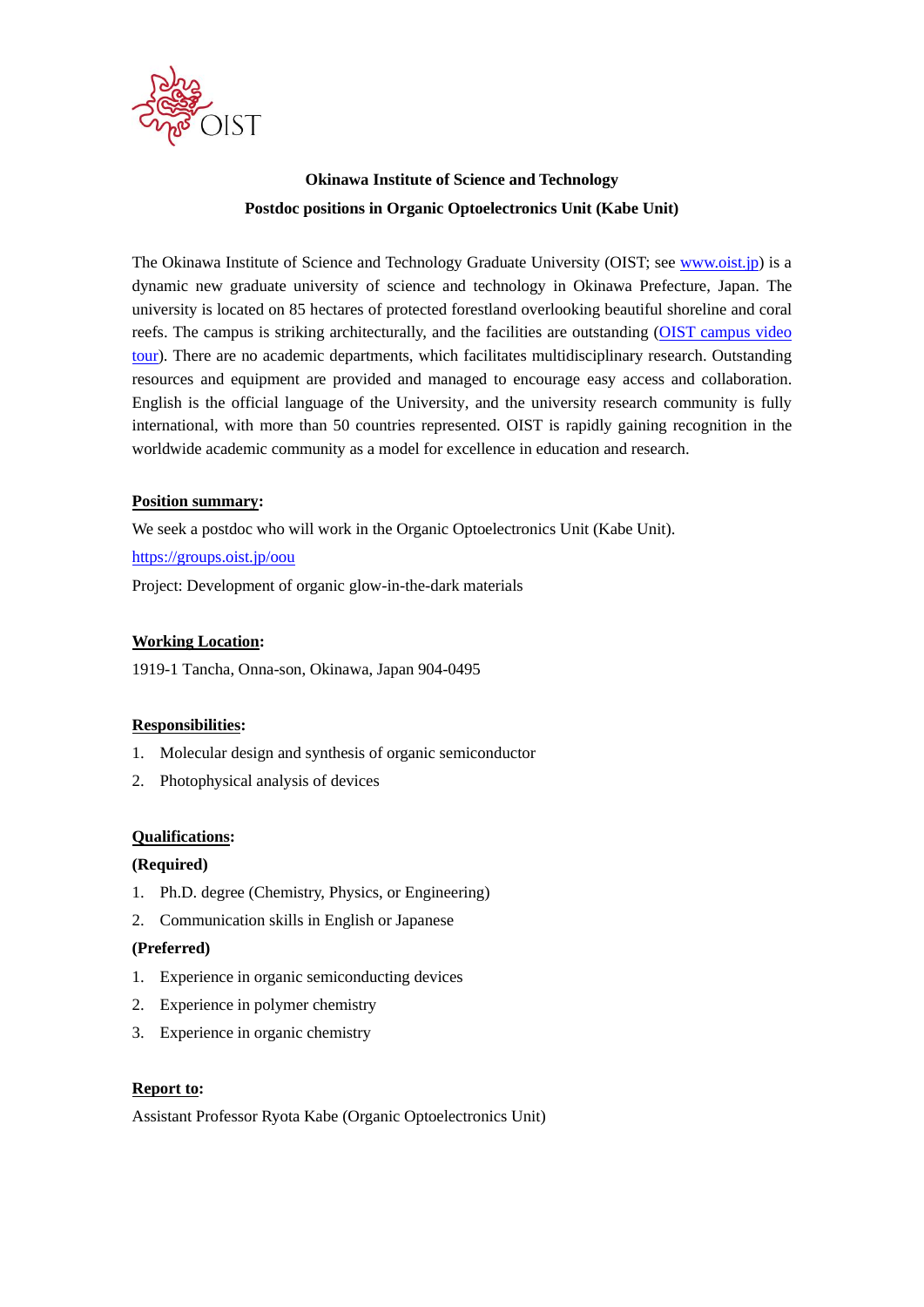

**Starting Date:** As early as possible. Negotiable.

# **Term & Working hours:**

Full-time appointment until the end of March 2023. This contract may be renewed. Working hours: 9:00-17:30 (Discretionary)

## **Compensation & Benefits:**

Compensation in accordance with the OIST Employee Compensation Regulations Benefits:

- Relocation, housing and commuting allowances
- Annual paid leave and summer holidays
- Health insurance (Private School Mutual Aid<http://www.shigakukyosai.jp/>)
- Welfare pension insurance (kousei-nenkin)
- Worker's accident compensation insurance (roudousha-saigai-hoshou-hoken)

#### **How to Apply:**

Apply by emailing your Submission Documents combining into one file (MS word or pdf) to: **oou[#]oist.jp**

(Please replace [#] with @ before using this email address)

#### **Submission Documents:**

- 1. Curriculum vita (CV) in English
- 2. Names and contact information of two referees, one of which should be a previous employer
- ⚫ Please be sure to indicate where you first saw the job advertisement.
- ⚫ Prior to the start of employment all new hires are required to successfully complete a background check. Personal information including employment history and academic background should be submitted to third-party administrators after a conditional offer of employment.

#### **Application Due Date:**

Applications deadline will continue until the position is filled.

## **Declaration**